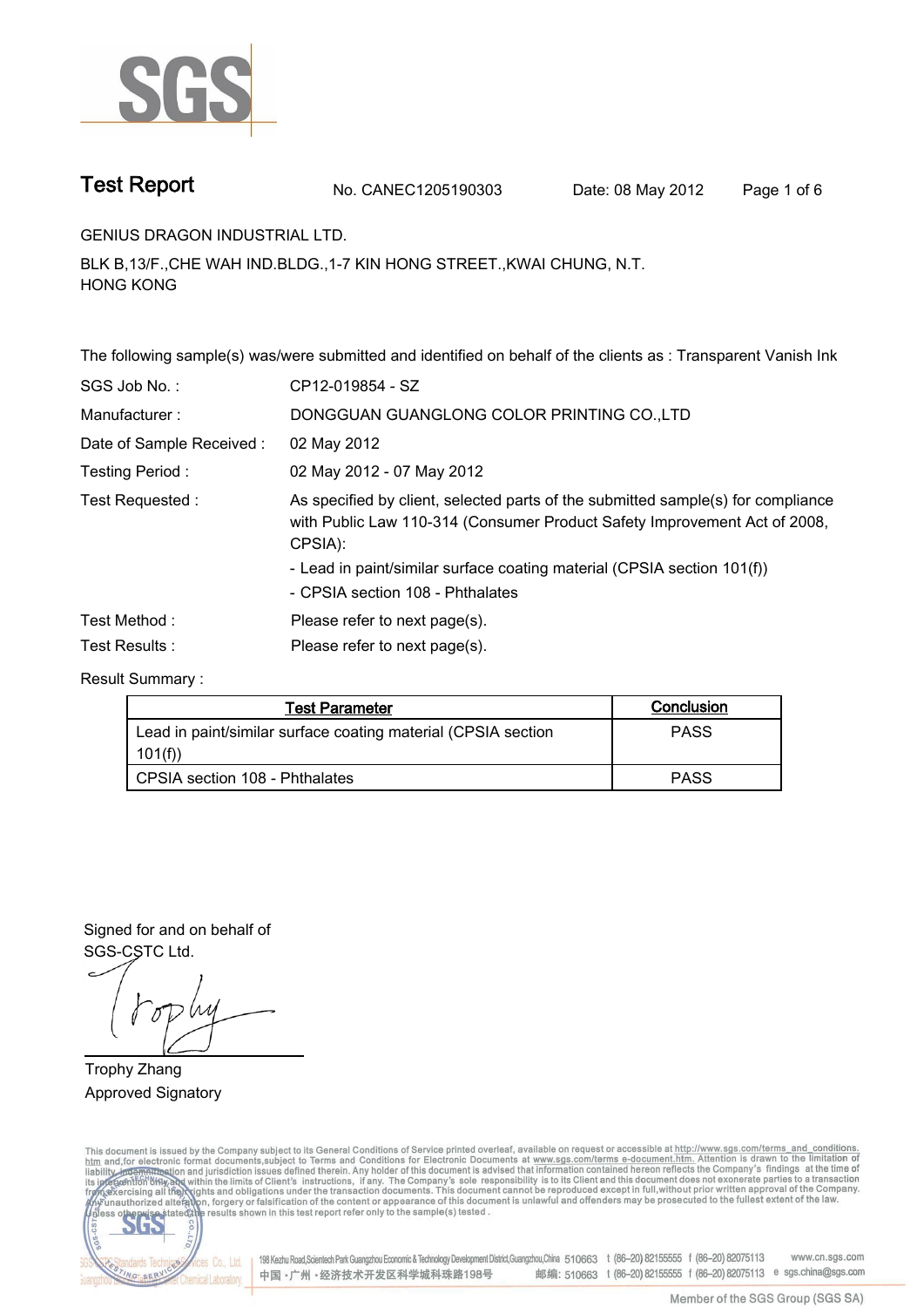

**Test Report. No. CANEC1205190303 Date: 08 May 2012. Page 2 of 6.**

**Test Results :.**

**Test Part Description :.**

| Specimen No. | <b>SGS Sample ID</b> | <b>Description</b> |  |
|--------------|----------------------|--------------------|--|
|--------------|----------------------|--------------------|--|

**1. CAN12-051903.001 Gray liquid.**

**Remarks :**

- **(1) % = percentage by weight**
- **(2) 1% = 10000ppm ( mg/kg )**
- **(3) MDL = Method Detection Limit**
- **(4) ND = Not Detected ( < MDL )**

## **Lead in paint/similar surface coating material (CPSIA section 101(f)).**

**Test Method :. CPSC Test Method: CPSC-CH-E1003-09.1' Standard Operation Procedure for Determining Lead (Pb) in Paint and Other Similar Surface Coatings'.**

| Test Item(s) | Permissible  | Unit      | <u>MDL</u> | <u>001</u>  |  |
|--------------|--------------|-----------|------------|-------------|--|
|              | <u>Limit</u> |           |            |             |  |
| Lead (Pb)    | 0.009        | $%$ (w/w) | 0.002      | <b>ND</b>   |  |
| Comment      |              |           |            | <b>PASS</b> |  |

## **CPSIA section 108 - Phthalates.**

**Test Method :. With reference to CPSC-CH-C1001-09.3, analysis was performed by GC-MS.**

**Concentration of phthalates in components of toy product**

| Test Item $(s)$                     | Permissible  | Unit      | MDL   | <u>001</u>  |
|-------------------------------------|--------------|-----------|-------|-------------|
|                                     | <u>Limit</u> |           |       |             |
| Dibutyl Phthalate (DBP)             | 0.1          | % (w/w)   | 0.003 | ND          |
| Benzylbutyl Phthalate (BBP)         | 0.1          | $%$ (w/w) | 0.003 | ND          |
| Bis-(2-ethylhexyl) Phthalate (DEHP) | 0.1          | $%$ (w/w) | 0.003 | ND          |
| Comment                             |              |           |       | <b>PASS</b> |

This document is issued by the Company subject to its General Conditions of Service printed overleaf, available on request or accessible at http://www.sgs.com/terms\_and\_conditions.<br>htm\_and,for electronic format documents,s



co

198 Kezhu Road, Scientech Park Guangzhou Economic & Technology Development District, Guangzhou, China 510663 t (86-20) 82155555 f (86-20) 82075113 www.cn.sgs.com 邮编: 510663 t (86-20) 82155555 f (86-20) 82075113 e sgs.china@sgs.com 中国·广州·经济技术开发区科学城科珠路198号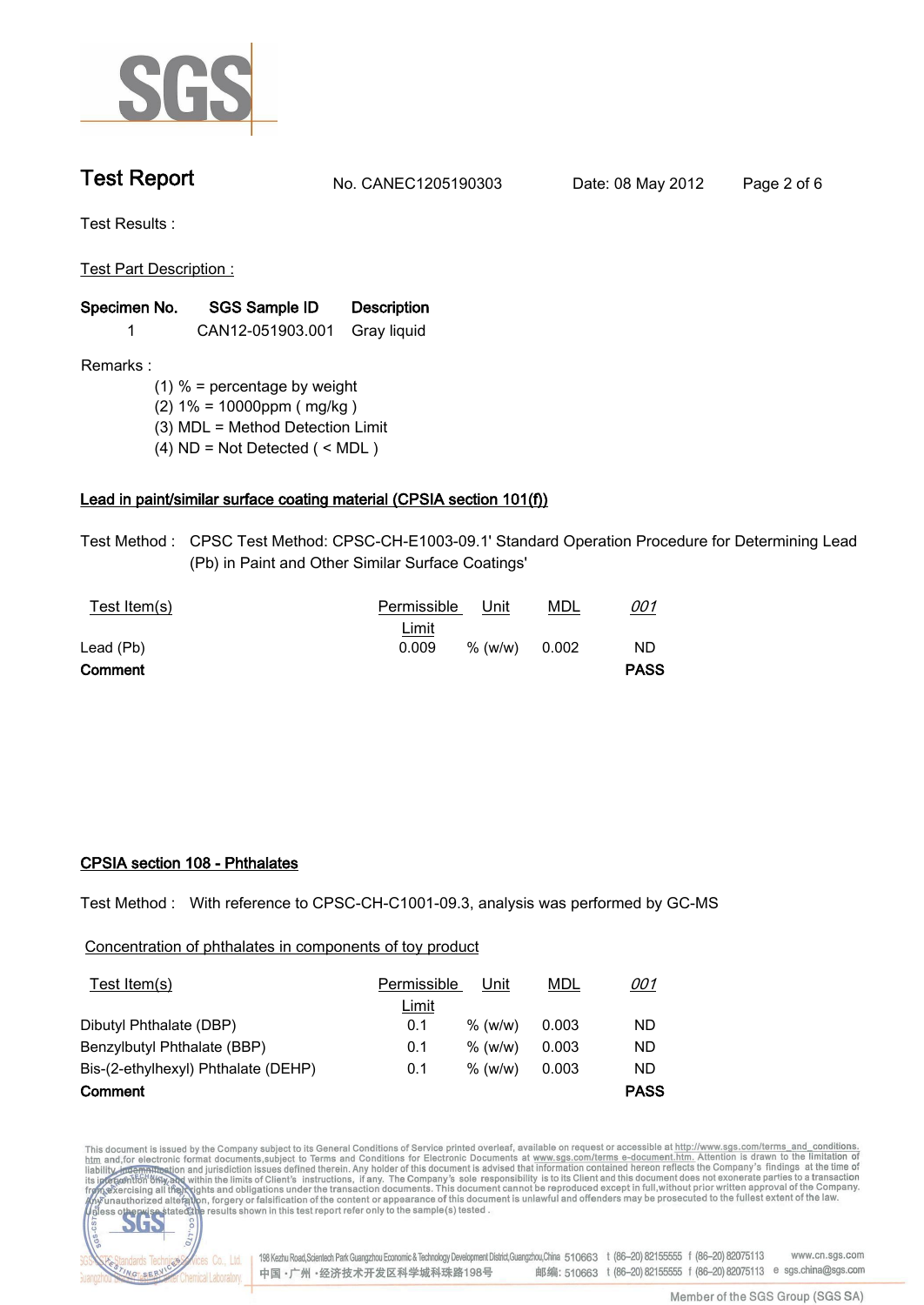

| Concentration of phthalates in components of toy that can be placed in the mouth or childcare article |                            |      |            |  |
|-------------------------------------------------------------------------------------------------------|----------------------------|------|------------|--|
| Test Item(s)                                                                                          | <b>Permissible</b><br>Unit | MDL  | <i>001</i> |  |
|                                                                                                       | Limit                      |      |            |  |
| Diisononyl Phthalate (DINP)                                                                           | $%$ (w/w)<br>0.1           | 0.01 | ND         |  |

**Comment. PASS**

**Remark : The result(s) shown is/are of the total weight of wet sample..**

**Di-n-octyl Phthalate (DNOP). 0.1 % (w/w). 0.003 ND Diisodecyl Phthalate (DIDP). 0.1. % (w/w). 0.01 ND**

This document is issued by the Company subject to its General Conditions of Service printed overleaf, available on request or accessible at http://www.sgs.com/terms\_and\_conditions.<br>It and for electronic format documents,su CO.LTD 565



Vices Co., Ltd. | 198 Kezhu Road,Scientech Park Guangzhou Economic & Technology Development District,Guangzhou,China 510663 t (86–20) 82155555 f (86–20) 82075113 www.cn.sgs.com 邮编: 510663 t (86-20) 82155555 f (86-20) 82075113 e sgs.china@sgs.com 中国·广州·经济技术开发区科学城科珠路198号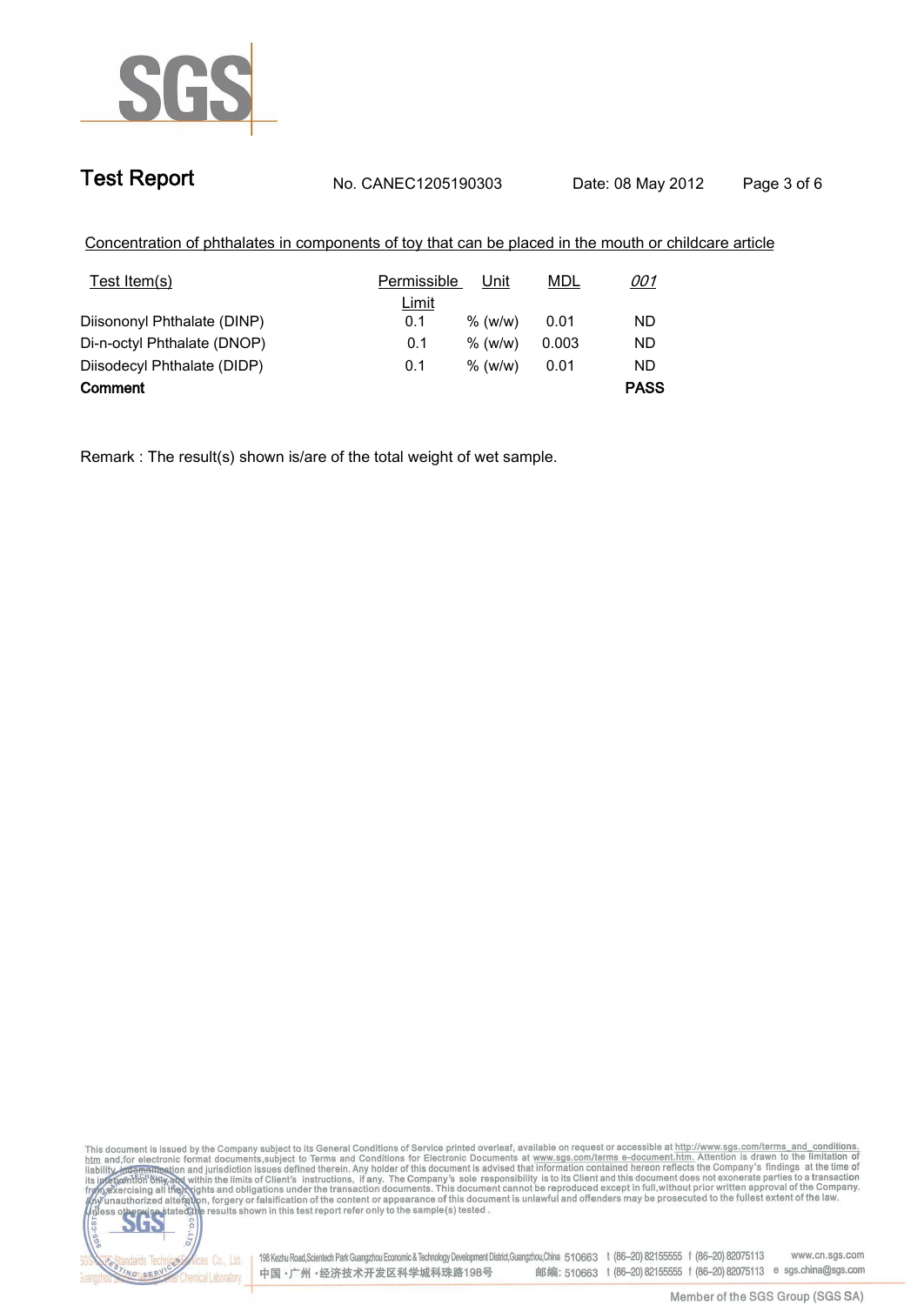

**Test Report. No. CANEC1205190303 Date: 08 May 2012. Page 4 of 6.**

# **ATTACHMENTS CPSIA Pb Testing Flow Chart**

**1)** Name of the person who made testing**: Bella Wang**

**2)** Name of the person in charge of testing**: Adams Yu**



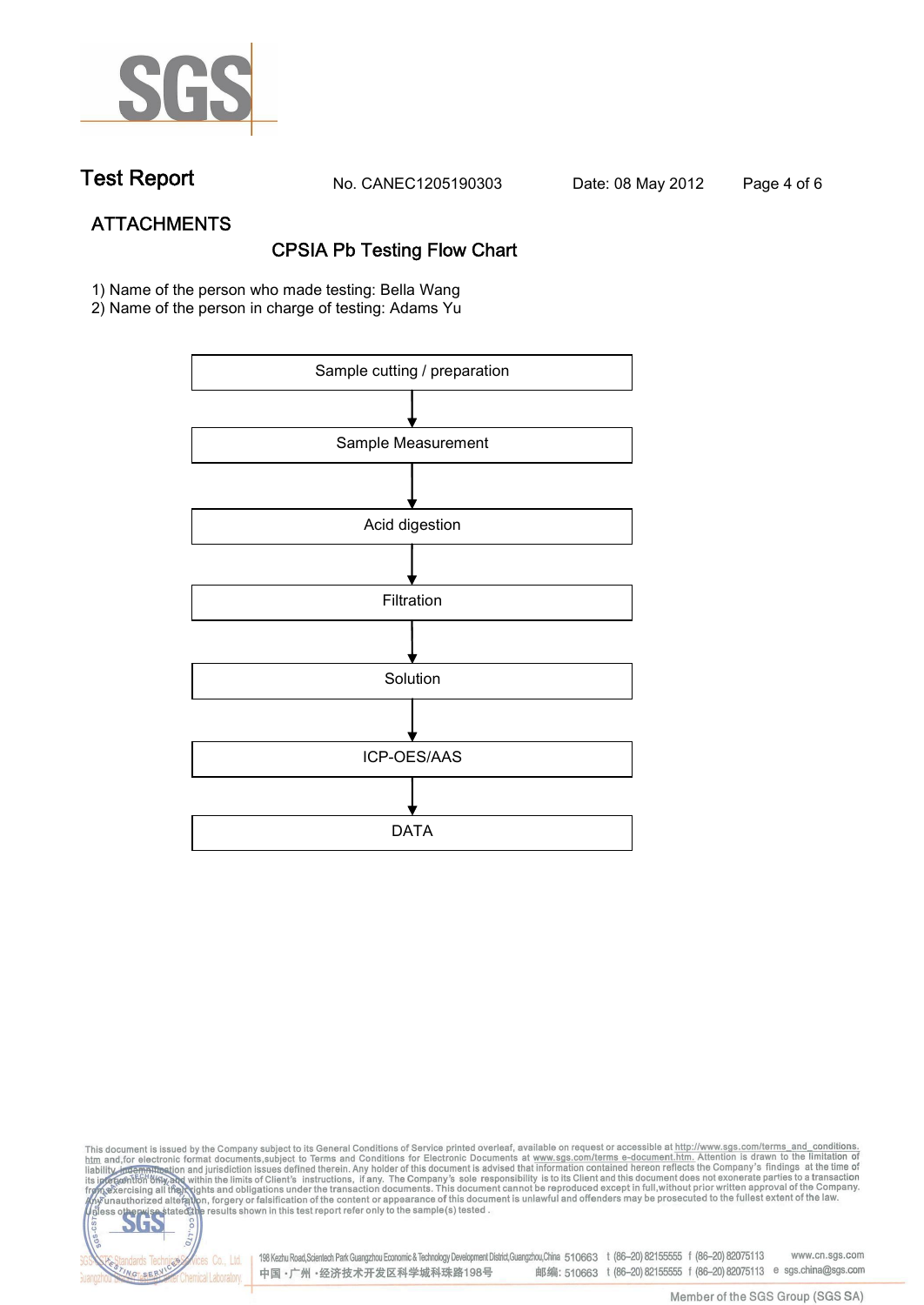

**Test Report. No. CANEC1205190303 Date: 08 May 2012. Page 5 of 6.**

**ATTACHMENTS Phthalates Testing Flow Chart 1)** Name of the person who made testing: **Tina Zhao**

**2)** Name of the person in charge of testing: **Ryan Yang**



This document is issued by the Company subject to its General Conditions of Service printed overleaf, available on request or accessible at http://www.sgs.com/terms\_and\_conditions.<br>It and for electronic format documents,su co **202** 198 Kezhu Road,Scientech Park Guangzhou Economic & Technology Development District,Guangzhou,China 510663 t (86-20) 82155555 f (86-20) 82075113 www.cn.sgs.com Co., Ltd. dards Tec 邮编: 510663 t (86-20) 82155555 f (86-20) 82075113 e sgs.china@sgs.com 中国·广州·经济技术开发区科学城科珠路198号 NG SER **Chemical Laboratory**